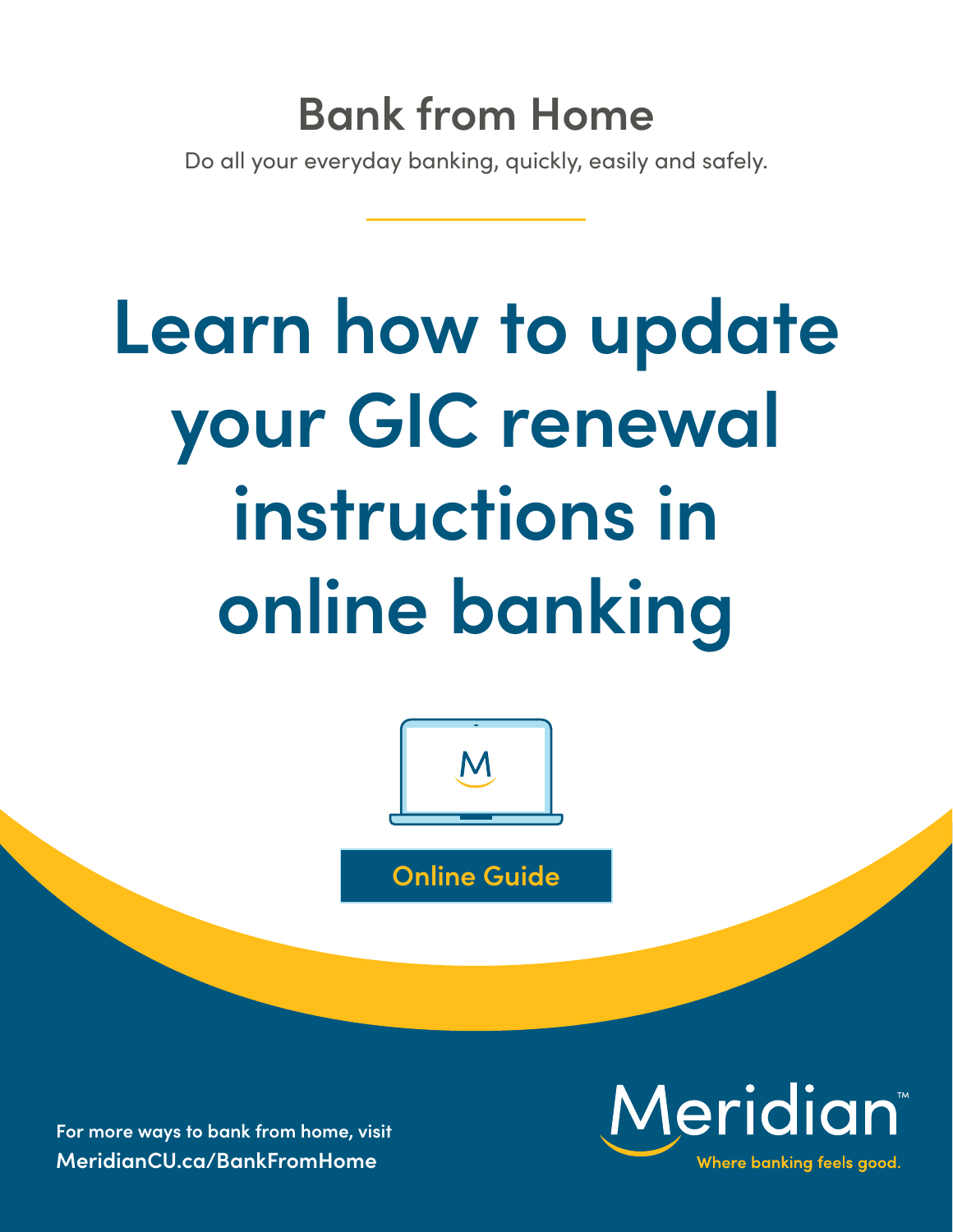#### **Step 1: Select the GIC to be renewed**

Once you have signed in to online banking, click the *Wealth & Investments*  filter control and locate the GIC to be updated.

| <b>Meridian</b>                                                                                                                                                  | Welcome, Keen Investor<br><b>Accounts</b>                                 | Secure Messages<br><b>Sign Out</b><br>Contact Us<br><b>Settings</b><br><b>Bill Payments</b><br><b>Transfers</b><br><b>Alerts</b>                         |
|------------------------------------------------------------------------------------------------------------------------------------------------------------------|---------------------------------------------------------------------------|----------------------------------------------------------------------------------------------------------------------------------------------------------|
| <b>Account Summary</b>                                                                                                                                           |                                                                           |                                                                                                                                                          |
| \$9,139.57<br>\$19,170.45<br><b>Wealth &amp; Investments</b><br>Chequing & Savil 15<br>Raise the Rate 3 Yr RSP GIC - 2<br>\$10,532.68<br>RRSP Contract #99887766 | Add<br>Add<br>tgages & Loans<br>Credit Cards<br>Select an Action<br>رائبا | <b>Open A New Account</b><br>From high interest savings accounts to credit cards,<br>we offer a wide range of great products.<br><b>C</b> ADD AN ACCOUNT |
| Raise the Rate 5 Yr RSP GIC - 1<br>\$8,624.52<br>RRSP Contract #99887766                                                                                         | Select an Action<br>φ,                                                    | <b>SEE FEATURED RATES *</b><br>CRA DIRECT DEPOSIT                                                                                                        |
| RRSP Online Advantage Savings - 0<br>\$13.25<br>RRSP Contract # 99887766                                                                                         | Select an Action<br>−لېا                                                  | DOWNLOAD MONTHLY STATEMENTS<br>REPORT LOST OR STOLEN CARD<br>$\odot$ LINK WEALTH ACCOUNTS<br><b>OSTOP A PAYMENT</b>                                      |

On the GIC you would like to renew *Select an Action* drop down menu on the GIC and select *Renew GIC*.

| Raise the Rate 3 Yr RSP GIC - 2   | \$10,532.68 | Select an Action<br>Ģ,   | we offer a wide range of great products. |
|-----------------------------------|-------------|--------------------------|------------------------------------------|
| RRSP Contract #99887766           |             | Select an Action         | <b>O</b> ADD AN ACCOUNT                  |
|                                   |             | <b>View Transactions</b> |                                          |
|                                   |             | Renew GIC                | <b>SEE FEATURED RATES *</b>              |
| Raise the Rate 5 Yr RSP GIC - 1   | \$8,624.52  | Select an Action<br>−لتا |                                          |
| RRSP Contract # 99887766          |             |                          |                                          |
|                                   |             |                          | CRA DIRECT DEPOSIT                       |
| RRSP Online Advantage Savings - 0 | \$13.25     | Select an Action<br>φ,   | I DOWNLOAD MONTHLY STATEMENTS            |
| RRSP Contract #99887766           |             |                          | REPORT LOST OR STOLEN CARD               |
|                                   |             |                          | UNK WEALTH ACCOUNTS                      |
|                                   |             |                          | $\Omega$ STOP A PAYMENT                  |

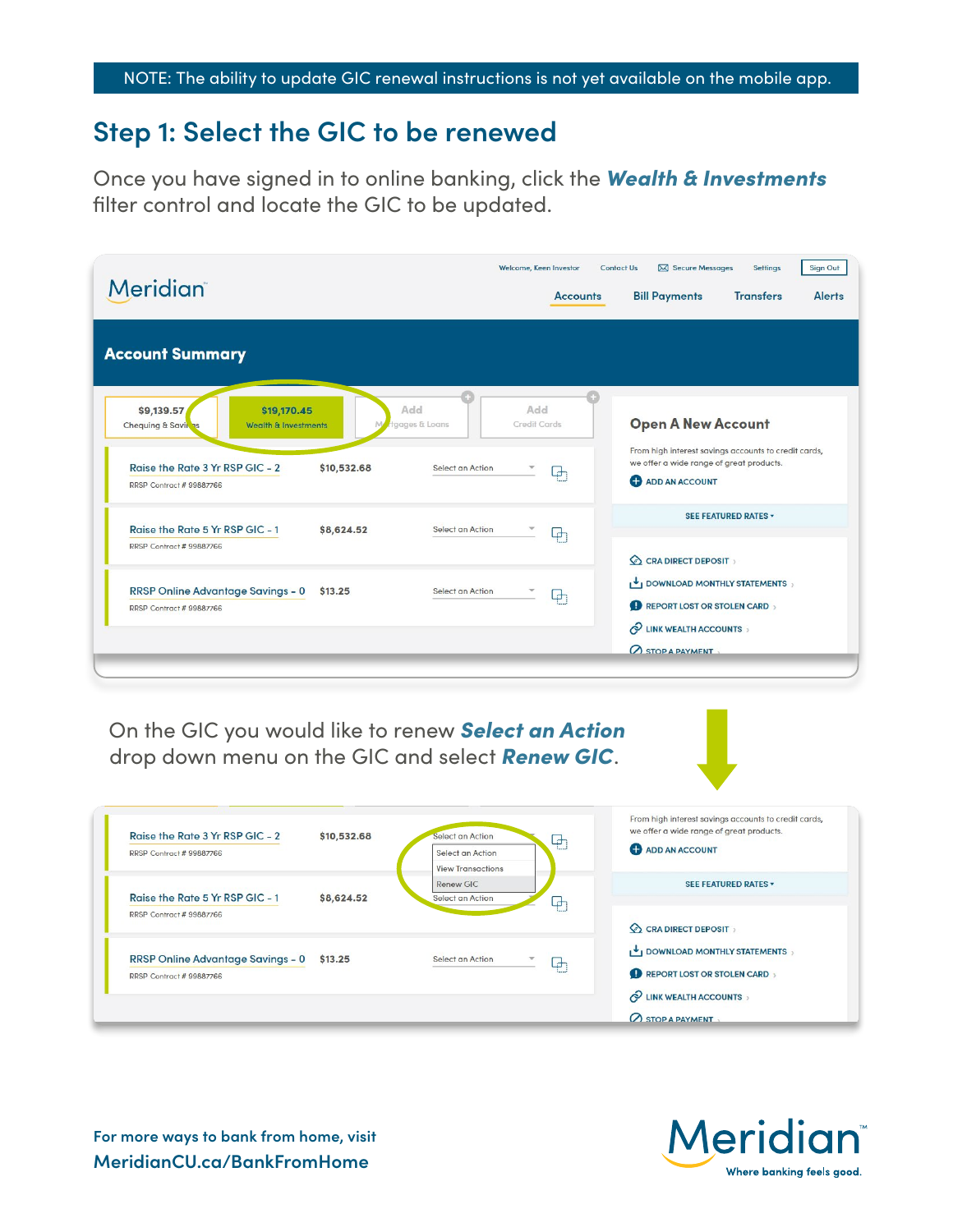### **Step 2: Renew the GIC**

The GIC chosen on the previous screen will be pre-selected in the *Select a GIC to renew* field.

| <b>Renew GIC</b>      |                                                                                                                                                                                                                                                                                                                                                       |
|-----------------------|-------------------------------------------------------------------------------------------------------------------------------------------------------------------------------------------------------------------------------------------------------------------------------------------------------------------------------------------------------|
| <b>Renew GIC</b>      |                                                                                                                                                                                                                                                                                                                                                       |
|                       | Use the form below to update the renewal instructions for your GIC accounts.<br>GIC accounts maturing in less than two days cannot be updated using this online form. If you need to make changes to the renewal instructions for a GIC matching this scenario or if you<br>encounter other issues with the process please call us at 1-866-592-2226. |
| Select a GIC to renew | Raise the Rate 3 Yr RSP GIC - 2                                                                                                                                                                                                                                                                                                                       |

Select the desired option from the *New Renewal Instructions* field. The *Reinvest in new term* option also prompts users to choose which GIC the funds should be reinvested into at renewal.

Click *Next* to review the new renewal instructions.

| <b>Renew GIC</b>                                                                                                                                          |                                                    |                                                                                                                                                                                          |
|-----------------------------------------------------------------------------------------------------------------------------------------------------------|----------------------------------------------------|------------------------------------------------------------------------------------------------------------------------------------------------------------------------------------------|
| <b>Renew GIC</b>                                                                                                                                          |                                                    |                                                                                                                                                                                          |
| Use the form below to update the renewal instructions for your GIC accounts.<br>encounter other issues with the process please call us at 1-866-592-2226. |                                                    | GIC accounts maturing in less than two days cannot be updated using this online form. If you need to make changes to the renewal instructions for a GIC matching this scenario or if you |
| Select a GIC to renew                                                                                                                                     | Raise the Rate 3 Yr RSP GIC - 2                    |                                                                                                                                                                                          |
| <b>Current Renewal Instructions</b>                                                                                                                       | Transfer to rspoady - 0                            |                                                                                                                                                                                          |
| <b>New Renewal Instructions</b>                                                                                                                           | -select One<br>Select One<br>Reinvest in same term |                                                                                                                                                                                          |
| Please Note: Rates shown are poste cates. An                                                                                                              | Reinvest in new term<br>Payout to selected product | i be applied once the GIC is renewed. Rates subject to terms and conditions.                                                                                                             |
|                                                                                                                                                           |                                                    | <b>NEXT</b><br>CANO                                                                                                                                                                      |

Tip: In order to prevent inadvertent withdrawals from registered plans, the Payout to selected product option only allows registered GICs to be paid out to registered savings accounts within the same plan.

Continues on next page.